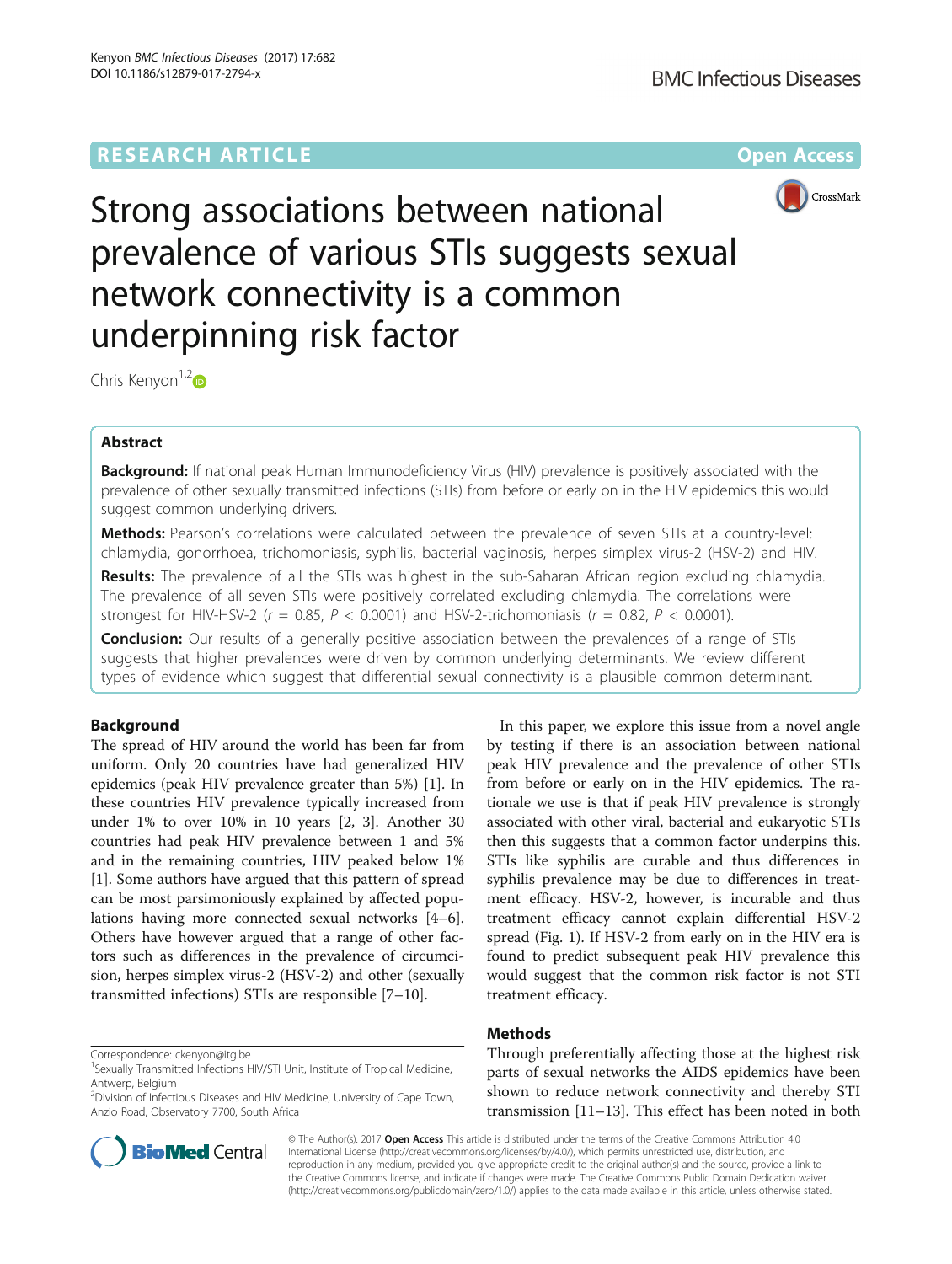<span id="page-1-0"></span>

men who have sex with men in the United States and in general populations in Africa [[11, 12](#page-5-0), [14](#page-5-0)]. To avoid the misclassification bias this could introduce, we used national STI prevalence figures from as early on in the HIV epidemics as were available in sufficient breadth and quality. As described in more detail below, these were generally from the year 1990 or before. We chose to relate these STI prevalence data to peak HIV prevalence rather than HIV prevalence estimates from the same time as the STI prevalence data as this has been shown to avoid the HIV introduction bias [\[2](#page-5-0)].

# Chlamydia, gonorrhoea, syphilis, trichomoniasis

Data for the prevalence estimates for gonorrhea, chlamydia, trichomoniasis and syphilis in the year 1990 were taken from the Global Burden of Diseases Study [\[15](#page-5-0)]. For this study the incidence and prevalence of each of these STIs were estimated by a literature and database review conducted by the World Health Organization. Prevalence refers to the percent of women 10 years of age or older who are infected with each STI at the beginning of 1990.The figures are age-standardized. The prevalence data used to model infection came from a comprehensive literature review conducted by a panel of STI epidemiology experts at the World Health Organization. Only studies sampling low risk subjects (primarily antenatal populations) were included. The data used spanned the years 1981 to 2010. The prevalence data and gaps therein were modelled separately using DisMod 3, a meta-regression tool that forces all parameters (prevalence, remission etc.) into consistency with one another [\[16\]](#page-5-0).

# HSV-2

The HSV-2 prevalence data we used (prevalence in 40–44 year old women) was extracted from a previously published study that assessed the association between HSV-2 prevalence in 40–44 year old women and peak HIV prevalence [[17\]](#page-5-0). The comparative HSV-2 prevalence data for this study was taken from two systematic reviews of global HSV-2 incidence and prevalence [[18, 19\]](#page-5-0). These reviews were conducted in 2002 and 2005 and used data published between 1986 and 2003. Only studies that reported age and gender specific HSV-2 prevalence (assessed by type specific serology) and measuring this in population-based samples were included.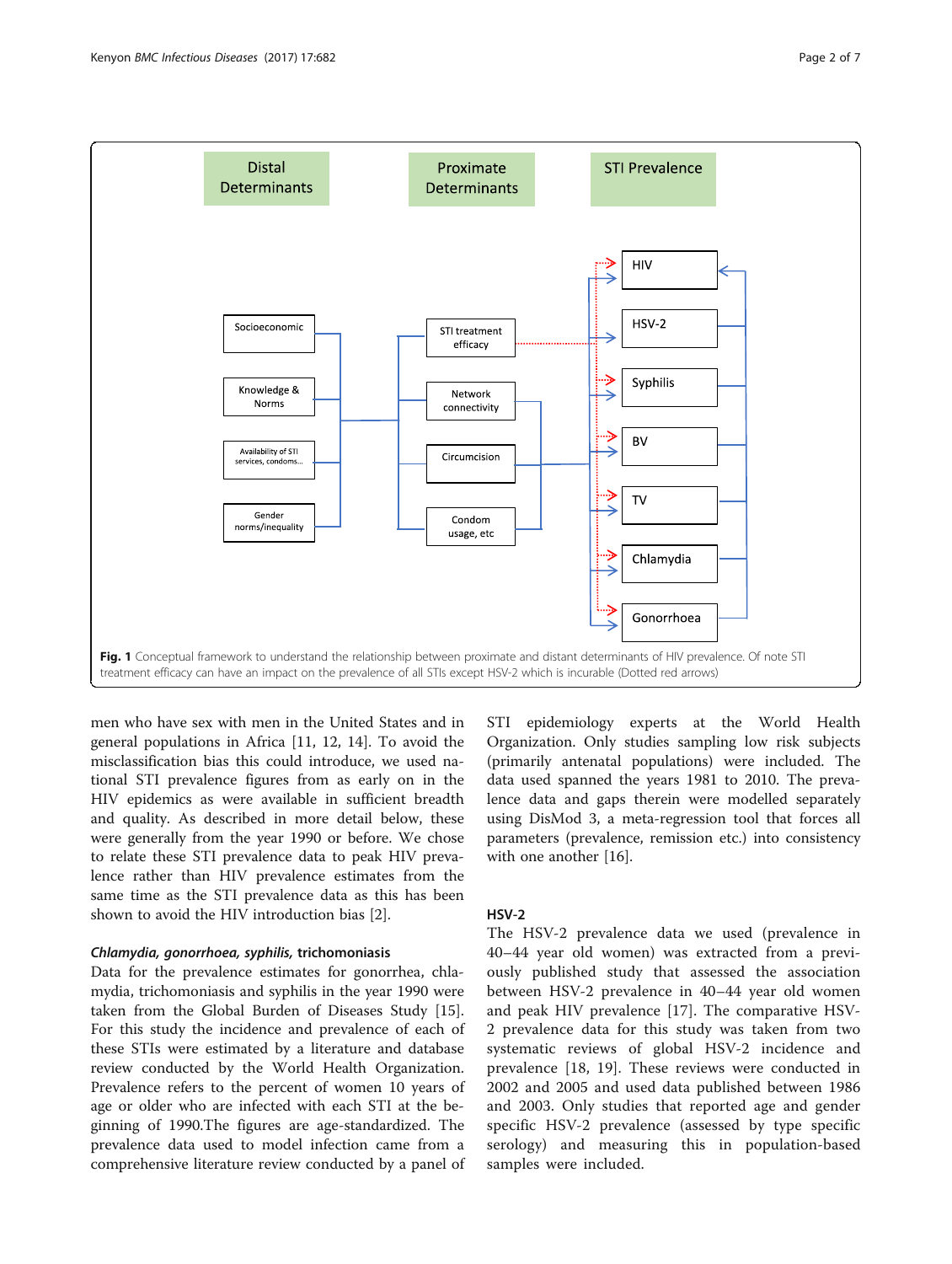# Bacterial vaginosis (BV)

BV prevalence estimates were extracted from a systematic review of the global epidemiology of BV [\[20](#page-5-0)]. This study summarized BV prevalence from studies spanning the period 1984 to 2012. Only studies that used representative population samples or low risk antenatal samples were included. The Nugent scoring system has been recommended as the gold standard for studies comparing the prevalence of BV [[21\]](#page-5-0). We therefore only included studies where the diagnosis of BV was based on the Nugent system. BV is generally regarded as a sexually associated disease rather than an STI but in the interests of succinctness we describe it as an STI.

# National peak HIV prevalence

National HIV prevalence estimates were taken from 1990 to 2009 in the Global Health Observatory Data Repository of the World Health Organization [\(http://apps.who.int/](http://apps.who.int/gho/data/node.main.622) [gho/data/node.main.622\)](http://apps.who.int/gho/data/node.main.622). These estimates are based on population-based testing, antenatal clinical surveillance, and epidemic models [\[22\]](#page-5-0). We used these data to calculate the peak HIV prevalence variable as the highest HIV prevalence (in 15- to 49-year-olds) attained in each country obtained between the years 1990 to 2009 (median year, 1998; interquartile range, 1996–2005) [[1, 2](#page-5-0)].

# Ethical statement

The research involved secondary data analysis of STI prevalence estimates. No specific ethics committee approval was therefore necessary for this study.

### Statistical analysis

Pearson's correlation (with Bonferroni corrections) was used to evaluate the relationship between each of the STIs. HIV prevalences were natural log- and TV prevalences cubic-transformed to create more normal distributions for regression analyses. All analyses were performed in STATA 13.0 (StataCorp LP, College Station, TX).

# Results

There were large variations in the national prevalences of HIV (median 0.4%, IQR 0.1–1.6), HSV-2 (median 27.4%, IQR 17.5–50.9), chlamydia (median 25.0/1000, IQR 21.6– 42.1), gonorrhoea (median 9/1000, IQR 7.4–10.1), syphilis (median 0.1/1000, IQR 0.0–0.2), trichomoniasis (median 22.9/1000, IQR 18.8–26.4) and BV (median 18.3%, IQR 13.7–29.2; Table 1).

The prevalence of all seven STIs were positively correlated excluding chlamydia which was negatively correlated with the other STIs (Table [2a](#page-3-0), Fig. [2](#page-3-0)). The correlations were strongest for HIV-HSV-2 ( $r = 0.85$ ,  $P < 0.0001$ ) and HSV-2-trichomoniasis ( $r = 0.82$ ,  $P < 0.0001$ ). The prevalence of all the STIs was highest in the sub-Saharan African region (Table 1, Fig. [2\)](#page-3-0) excluding chlamydia. The

| Table 1 Median (interquartile range) prevalence of seven          |
|-------------------------------------------------------------------|
| sexually transmitted infections in all countries and those in sub |
| Saharan Africa                                                    |

|                | N <sup>a</sup> | All countries           | $N^a$ | Sub Saharan Africa  |  |
|----------------|----------------|-------------------------|-------|---------------------|--|
| <b>HIV</b>     | 170            | $0.4(0.1-1.6)$          | 51    | $3.5(1 - 7.9)$      |  |
| $HSV-2$        | 64             | 27.2 (17.5-50.9)        | 20    | 64 (50.9-79.5)      |  |
| Chlamydia      | 166            | $2.5(2.2 - 3.4)$        | 51    | $2.2(2.1 - 2.2)$    |  |
| Gonorrhea      | 166            | $0.9(0.8-1.0)$          | 51    | $1.1(1.0-1.2)$      |  |
| Syphilis       | 166            | $0.01$ $(0.009 - 0.02)$ | 51    | $0.02(0.02 - 0.02)$ |  |
| <b>BV</b>      | 42             | 18.3 (13.7-29.2)        | 13    | 30.3 (25.0-38.1)    |  |
| Trichomoniasis | 166            | $2.3(2.0-3.9)$          | 51    | $4.1(4.0 - 4.2)$    |  |

<sup>&</sup>lt;sup>a</sup> Number of countries with data for those with peak HIV prevalence data available

Abbreviations: HIV human immunodeficiency virus, HSV-2 herpes simplex virus-2, BV bacterial vaginosis

chlamydia prevalences for sub-Saharan African countries clustered tightly around 2000/100000 population. The positive correlations were largely driven by higher STI prevalences in sub Saharan Africa. Repeating the correlations limited to non-sub Saharan Africa reduced the strength of the associations (Table [2b](#page-3-0)).

# **Discussion**

We found a strong positive association between 6 of the 7 STIs evaluated. Countries with high peak HIV prevalences had high prevalences of other STIs –excluding chlamydiapreceding or early in the HIV epidemics. This pattern strongly suggests that a common factor(s) underpinned the more extensive spread of STIs in these populations. To some extent these associations were driven by the higher STI prevalences in sub-Saharan Africa. The clear exception was chlamydia where the prevalence estimates for sub-Saharan Africa clustered tightly in the lower tertile of prevalence estimates. There are a number of possible explanations for the differences in distribution between chlamydia and other STIs. The fact that the prevalence estimates of chlamydia for African countries clustered tightly around a single value may be due to the low number of data points available for this region for this time point – 21 data points for the period 1981 to 2010 [\[15](#page-5-0)]. It was not specified how many of these data points were used to provide the estimates for the 1990 estimates. It is noteworthy that the WHO in its first global prevalence of STIs report in 1995 estimated the prevalence of chlamydia in sub Saharan Africa in 15–49 year old women and men was 7.1% and 4.8%, respectively – considerably higher than all other world regions [[23](#page-5-0), [24\]](#page-6-0). By the 2000 and 2005 global reports, the estimated prevalence of chlamydia in sub-Saharan Africa was lower than in a number of other regions. A combination of chlamydia's long duration of (frequently asymptomatic) infection which enables it to spread easily in sexual networks and a degree of immunity following natural clearance of the infection may result in a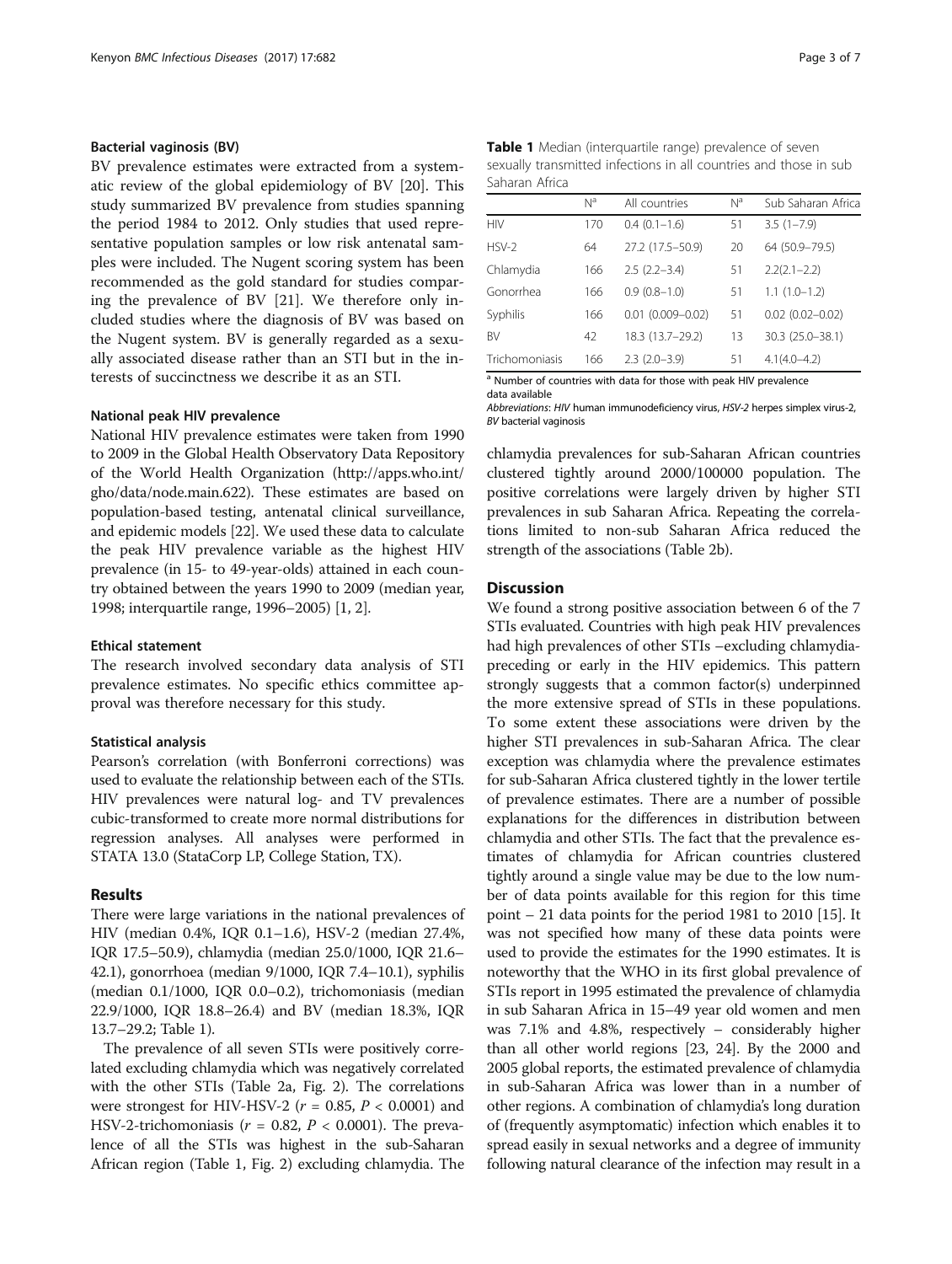|                | <b>HIV</b>               | $HSV-2$  | Chlamydia | Gonorrhoea        | Syphilis                 | Trichomoniasis |
|----------------|--------------------------|----------|-----------|-------------------|--------------------------|----------------|
| a)             |                          |          |           |                   |                          |                |
| <b>HIV</b>     | -                        |          |           |                   |                          |                |
| $HSV-2$        | $.85***$                 | -        |           |                   |                          |                |
| Chlamydia      | $-.11$                   | $-.23$   | -         |                   |                          |                |
| Gonorrhoea     | $.44***$                 | .58***   | $-.69***$ | $\qquad \qquad -$ |                          |                |
| Syphilis       | $.50***$                 | $.67***$ | $-.03$    | .15               | $\overline{\phantom{m}}$ |                |
| Trichomoniasis | $.75***$                 | $.83***$ | $-.41***$ | $.75***$          | $.56***$                 |                |
| BV             | $.65***$                 | $.73***$ | $-.22$    | .43               | $.50*$                   | $.60***$       |
| b)             |                          |          |           |                   |                          |                |
| <b>HIV</b>     | $\overline{\phantom{m}}$ |          |           |                   |                          |                |
| $HSV-2$        | $.46*$                   | -        |           |                   |                          |                |
| Chlamydia      | $.34***$                 | .27      |           |                   |                          |                |
| Gonorrhoea     | $-.25$                   | $-.18$   | $-.62***$ | -                 |                          |                |
| Syphilis       | .07                      | $-02$    | $.37***$  | $-.60***$         | $\overline{\phantom{m}}$ |                |
| Trichomoniasis | .10                      | .12      | $-.13$    | $.48***$          | $-.23$                   | $\equiv$       |
| BV             | .29                      | .29      | $-.05$    | .05               | .26                      | .15            |

<span id="page-3-0"></span>Table 2 Pair-wise correlation between the prevalence of 7 sexually transmitted infections in all countries (a) and excluding countries from sub Saharan Africa (b) [Data from various sources]

P-Value: \* < .05, \*\* < .005, \*\*\* < .0005 (Including Bonferroni corrections)

Abbreviations: HIV human immunodeficiency virus, HSV-2 herpes simplex virus-2, BV bacterial vaginosis

higher prevalence of chlamydia in lower risk sexual networks (and lower prevalence of other STIs) than higher risk networks [\[25, 26](#page-6-0)].

# estimates are based on high quality data (frequent nationally representative samples) the HSV-2 and BV estimates are based on intermediate quality data and the bacterial/ protozoan STI estimates on modelled data of, at times, a low number of data points. Our results are however largely concordant with studies using different data sources. One study that only used syphilis prevalence data

# Limitations

The validity of our study depends on the accuracy of the individual STI prevalence estimates. Whilst the HIV



Fig. 2 Association between national peak HIV prevalence and chlamydia (a), gonorrhea (b), syphilis (c), T. vaginalis (d), bacterial vaginosis (e), HSV-2 prevalence (f). (Blue dots - countries in sub Saharan Africa, red dots- other countries, data sources detailed in text)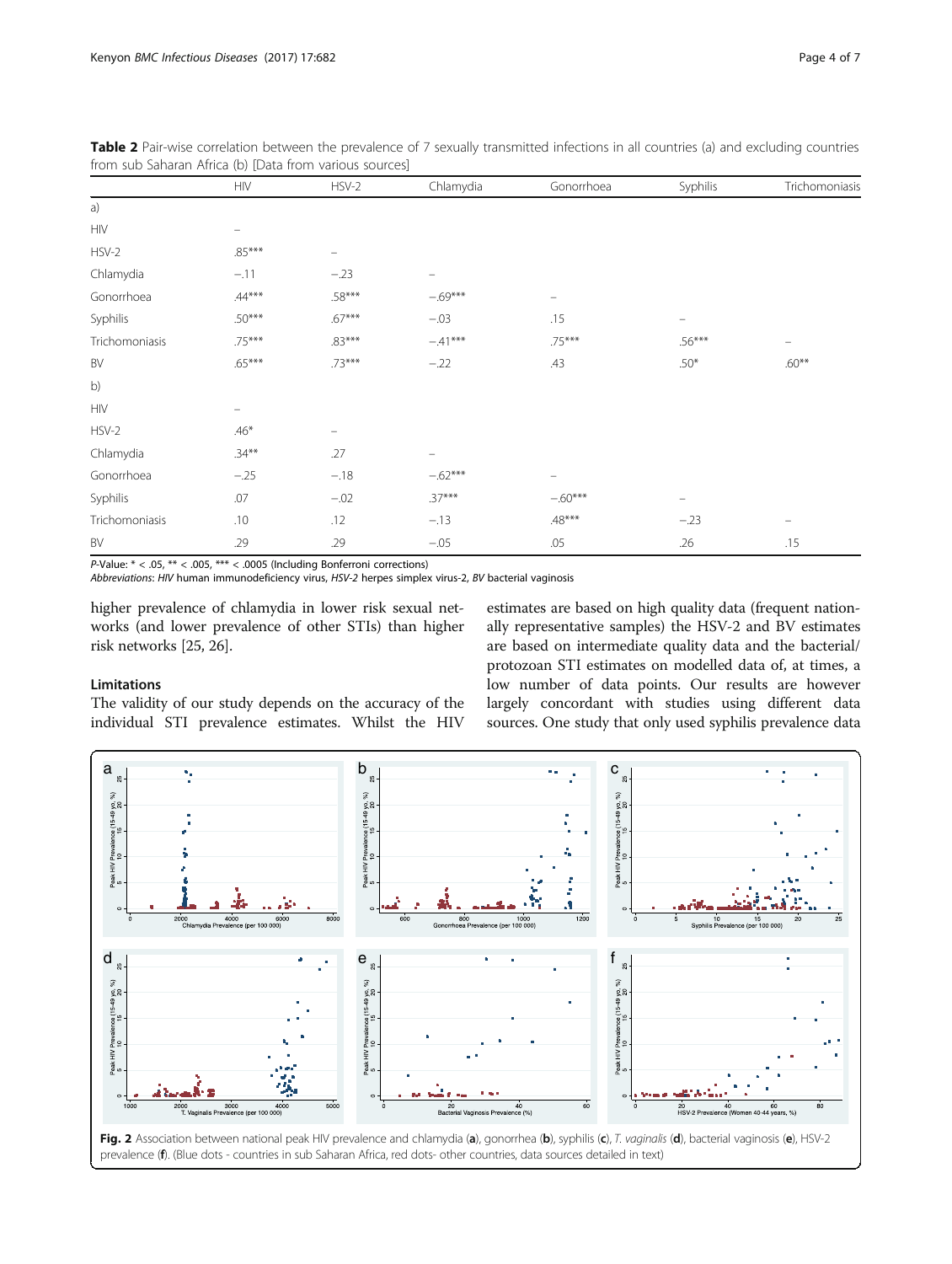from antenatal populations for example found a similarly strong association between syphilis prevalence in the 1990s and peak HIV prevalence [\[27](#page-6-0)]. With the exception of chlamydia noted above, the WHO global STI epidemiology reports from 1995, 2001, 2005 and 2012 [[28](#page-6-0)–[31](#page-6-0)] all noted higher prevalences of the bacterial/protozoan STIs in the sub Saharan African region.

There is a paucity of nationally representative STI prevalence data preceding the HIV era. Arguably the best quality data comes from antenatal syphilis prevalence (ASP) surveys whose prevalence estimates have been shown to reasonably approximate that of the population at large and where testing has been widespread for over 50 years [[32](#page-6-0)]. A study that used antenatal syphilis prevalence to describe the global epidemiology of syphilis over the past century found that countries in sub Saharan Africa had a less marked decline in ASP following the introduction of penicillin and that ASP settled at a considerably higher plateau here than elsewhere, including other low and middle income countries [\[33\]](#page-6-0). ASP in Southern and Eastern African countries from the pre-AIDS period plateaued at a median 10% until the HIV epidemic; interquartile range, 6.5–11.5% [[33](#page-6-0), [34](#page-6-0)]. No correlation was found between syphilis screening and treatment efficacy and ASP [\[33\]](#page-6-0). A review of syphilis epidemiology based on case reporting conducted by the WHO for the years 1945 to 1958, also found that the incidence of syphilis was highest in sub Saharan Africa [\[35\]](#page-6-0).

Further support for the clustering of STIs at national/ regional level comes from epidemiological studies of other STIs, such as lymphogranuloma venereum, donovanosis, human papilloma virus and chancroid, from the pre/early HIV period which found the prevalence in sub-Saharan Africa to be as high or higher than other world regions [[36](#page-6-0)–[38](#page-6-0)].

# Clustering of STIs at world regional and sub-national levels

The best quality evidence for the clustering of STIs, however, comes from sub national populations. Studies from Ethiopia, Kenya, South Africa, Uganda, the United Kingdom and the United States have found that ethnic groups with high HIV prevalences had higher prevalences of other STIs in the pre- or early-HIV period [\[5](#page-5-0), [17, 20,](#page-5-0) [39](#page-6-0), [40\]](#page-6-0). In the USA, for example, data from nationally representative samples established that the prevalences of HSV-2, chlamydia, gonorrhea, syphilis, and trichomoniasis were 3.2, 6.5, 16.2, 4.9 higher in non Hispanic blacks than non Hispanic whites [\[5\]](#page-5-0). Studies based on antenatal syphilis prevalence, serological testing of military recruits and case based surveillance demonstrated that this relative difference in syphilis prevalence has been present for at least 70 years [[33](#page-6-0), [41](#page-6-0)–[44](#page-6-0)]. Likewise, HSV-2 prevalence estimates from

nationally representative surveys found considerably higher prevalences in non Hispanic blacks than non Hispanic whites in the United States since the first survey in 1976 [[45, 46\]](#page-6-0). Similarly, data from antenatal surveys and case surveillance in the 1930s to 1950s in South Africa showed that ethnic groups that went on to have high peak HIV prevalence had approximately 10 times higher syphilis prevalence from the 1930s until contemporary times than ethnic groups that had low peak HIV prevalence [\[33, 47, 48](#page-6-0)]. Rates of HSV-2/other STIs by ethnic group in South Africa, Uganda and Kenya followed a similar pattern [[17,](#page-5-0) [49](#page-6-0)–[51](#page-6-0)].

STIs have also been found to cluster at the level of world regions. Using partitioning according to medoids, one study found that there was sufficient clustering of 6 STIs to support classifying WHO world regions according to high, medium and low prevalence regions [[26\]](#page-6-0).

## How can we explain the clustering of STIs?

A striking feature of the clustering of STIs is that it includes a wide range of viral, prokaryotic, and eukaryotic organisms. This makes it less likely that differential genetic susceptibility is responsible for these different STI rates [[5\]](#page-5-0). Differential STI treatment efficacy has long been argued to play a dominant role [\[52\]](#page-6-0). Whilst STI treatment efficacy is of crucial importance, differential access to treatment cannot explain the differential spread of incurable STIs such as HSV-2 [[17](#page-5-0)]. Our finding that HSV-2 is predictive of peak HIV prevalence thus means that treatment efficacy cannot by itself explain the clustering of STIs. Furthermore, studies that have examined this in detail have found little or no association between treatment efficacy and STI prevalence [[33](#page-6-0), [53\]](#page-6-0). Likewise, although condom usage and circumcision are protective for the acquisition of STIs, there is little evidence that they explain the higher prevalence of STIs in sub-Saharan Africa [\[54, 55](#page-6-0)]. In South Africa for example where HIV prevalence varies by 40-fold between ethnic groups, the high prevalence groups have a three-fold higher circumcision and higher reported condom usage than the low HIV prevalence groups [\[56\]](#page-6-0). Whilst HIV was considered by many to be a disease of poverty, studies using nationally representative HIV-serolinked samples from 19 countries have demonstrated that HIV prevalence generally increases monotonically with wealth [\[57\]](#page-6-0).

An emerging body of evidence suggests that combinations of the following factors determine STI prevalence: differential sexual network connectivity (determined by factors such as partner number, timing and concurrency) [[5,](#page-5-0) [58](#page-6-0), [59\]](#page-6-0), factors that enhance the probability of transmission per contact (such as age gap and absence of circumcision or condom usage) [[60, 61\]](#page-6-0) and STI treatment efficacy. According to this conception, each population will have its own combination of these factors and this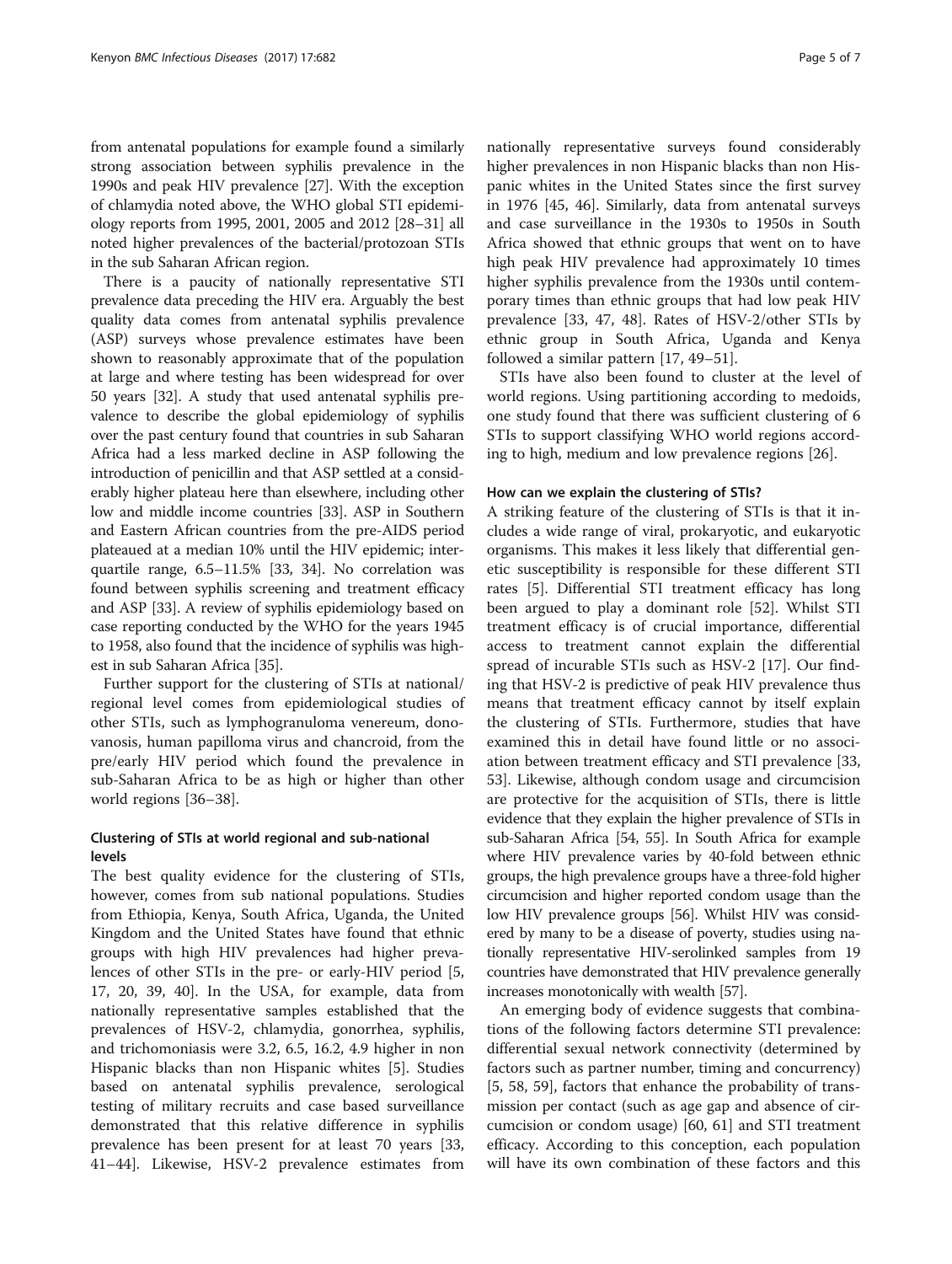<span id="page-5-0"></span>specific network transmission index (NTI) will play a large role in determining the prevalence of STIs [\[61\]](#page-6-0). Although there is still considerable debate on the topic, the network connectivity component of NTI has been shown to be a parsimonious explanation for both inter- and intra-national variations in STI prevalence [[58](#page-6-0), [59](#page-6-0), [61](#page-6-0), [62](#page-6-0)]. Markers of network connectivity, such as sexual partner concurrency, have been found to be positively correlated with the prevalences of HIV [6], HSV-2 [[63\]](#page-6-0), BV [\[64\]](#page-6-0), syphilis [\[65\]](#page-6-0) and trichomoniasis [\[61\]](#page-6-0). Furthermore, historical studies from South Africa suggest that differential network connectivity by ethnic group could explain the differences in syphilis prevalence since the 1930s [\[33, 66, 67\]](#page-6-0).

# Conclusion

The finding that differences in STI prevalence by population have persisted for over 50 years requires further study but suggests that radical STI prevention will require strategies that target the underlying determinants of NTI. Uganda's 'Zero Grazing' campaign, where individuals were encouraged to have only one sexual partner at a time, is one example of an intervention that made progress in this regard [[68\]](#page-6-0).

Our results of a positive association between a range of STIs provide further impetus to efforts that more accurately delineate and target the common underlying determinants of elevated STI prevalence.

#### Acknowledgements

The authors would like to thank the Global Burden of Diseases Study and the Institute for Health Metrics and Evaluation for kindly sharing the STI prevalence data from 1990.

#### Funding

No funding was received for this study.

### Availability of data and materials

All data is publically available from sources specified in the text, except the data from the Global burden of Diseases Study which can be obtained from: [http://www.healthdata.org/gbd/data.](http://www.healthdata.org/gbd/data)

#### Author's contributions

CK was responsible for all aspects of the study.

## Ethics approval and consent to participate

The research involved secondary data analysis of STI prevalence estimates. No specific ethics committee approval was therefore necessary for this study.

### Consent for publication

Not applicable.

#### Competing interests

The author declares he has no competing interests.

### Publisher's Note

Springer Nature remains neutral with regard to jurisdictional claims in published maps and institutional affiliations.

## Received: 30 May 2017 Accepted: 4 October 2017 Published online: 12 October 2017

#### References

- 1. Kenyon C, Buyze J. Should the threshold for generalized HIV epidemics be 1% or 5%? Int J STDs & AIDS. 2014;25:898.
- 2. Kenyon C, Colebunders R, Voeten H, Lurie M. Peak HIV prevalence: a useful outcome variable for ecological studies. Int J Infect Dis. 2013;17(5):e286–8.
- 3. HIV/AIDS. JUNPo, Organization WH: AIDS epidemic update, 2006: World Health Organization; 2007.
- 4. Goodreau SM, Cassels S, Kasprzyk D, Montano DE, Greek A, Morris M. Concurrent partnerships, acute infection and HIV epidemic dynamics among young adults in Zimbabwe. AIDS Behav. 2012;16(2):312–22.
- 5. Morris M, Kurth AE, Hamilton DT, Moody J, Wakefield S. Concurrent partnerships and HIV prevalence disparities by race: linking science and public health practice. Am J Public Health. 2009;99(6):1023–31.
- 6. Kenyon CR, Tsoumanis A, Schwartz IS, et al. Partner concurrency and HIV infection risk in South Africa. Int J Infect Dis 2016;45:81–7.
- 7. Drain PK, Halperin DT, Hughes JP, Klausner JD, Bailey RC. Male circumcision, religion, and infectious diseases: an ecologic analysis of 118 developing countries. BMC Infect Dis. 2006;6:172.
- 8. Auvert B, Buve A, Ferry B, Carael M, Morison L, Lagarde E, Robinson NJ, Kahindo M, Chege J, Rutenberg N, et al. Ecological and individual level analysis of risk factors for HIV infection in four urban populations in sub-Saharan Africa with different levels of HIV infection. AIDS. 2001; 15(Suppl 4):S15–30.
- 9. Auvert B, Buve A, Lagarde E, Kahindo M, Chege J, Rutenberg N, Musonda R, Laourou M, Akam E, Weiss H. Male circumcision and HIV infection in four cities in sub-Saharan Africa. AIDS. 2001;15:S31.
- 10. Buve A. The HIV epidemics in sub-Saharan Africa: why so severe? Why so heterogenous? An epidemiological perspective. The HIV/AIDS Epidemic in Sub-Saharan Africa Historical Perspective. 2006:41–55.
- 11. Chesson HW, Dee TS, Aral SO. AIDS mortality may have contributed to the decline in syphilis rates in the United States in the 1990s. Sex Transm Dis. 2003;30(5):419–24.
- 12. Kenyon CR, Schwartz I, Buyze J. Did AIDS mortality decrease the number of lifetime sexual partners in Kenya: an ecological analysis? Epidemiol Infect. 2016;144(3):556–9.
- 13. Johnson LF, Dorrington RE, Bradshaw D, Coetzee DJ. The effect of syndromic management interventions on the prevalence of sexually transmitted infections in South Africa. Sex Reprod Healthc. 2011;2(1):13–20.
- 14. Kenyon CR, Osbak K, Buyze J, Chico RM. The changing relationship between bacterial STIs and HIV prevalence in South Africa - an ecological study. Int J STD AIDS. 2015;26(8):556-64. doi:[10.1177/0956462414546392](http://dx.doi.org/10.1177/0956462414546392).
- 15. Lozano R, Naghavi M, Foreman K, Lim S, Shibuya K, Aboyans V, Abraham J, Adair T, Aggarwal R, Ahn SY, et al. Global and regional mortality from 235 causes of death for 20 age groups in 1990 and 2010: a systematic analysis for the global burden of disease study 2010. Lancet. 2012;380(9859):2095–128.
- 16. Institute for Health Metrics and Evaluation. Global burden of disease study 2010 (GBD 2010). Sexually transmitted infection prevalence 1990– 2010. Seattle; 2011.
- 17. Kenyon C, Colebunders R, Hens N. Determinants of generalized herpes simplex virus-2 epidemics: the role of sexual partner concurrency. Int J STD AIDS. 2013;24(5):375–82.
- 18. Looker KJ, Garnett GP, Schmid GP. An estimate of the global prevalence and incidence of herpes simplex virus type 2 infection. Bull World Health Organ. 2008;86(10):805–812, A.
- 19. Smith JS, Robinson NJ. Age-specific prevalence of infection with herpes simplex virus types 2 and 1: a global review. J Infect Dis. 2002; 186(Supplement 1):S3–S28.
- 20. Kenyon C, Colebunders R, Crucitti T. The global epidemiology of bacterial vaginosis: a systematic review. Am J Obstet Gynecol. 2013;209(6):505–23.
- 21. Marrazzo JM, Martin DH, Watts DH, Schulte J, Sobel JD, Hillier SL, Deal C, Fredricks DN. Bacterial Vaginosis: identifying research gaps proceedings of a workshop sponsored by DHHS/NIH/NIAID November 19-20, 2008. Sex Transm Dis. 2010;37(12):732.
- 22. UNAIDS. Methodology understanding the HIV estimates. Geneva: UNAIDS; 2014.
- 23. Gerbase A, Rowley J, Heymann D, Berkley S, Piot P. Global prevalence and incidence estimates of selected curable STDs. Sex Transm Infect. 1998;74(1):12.